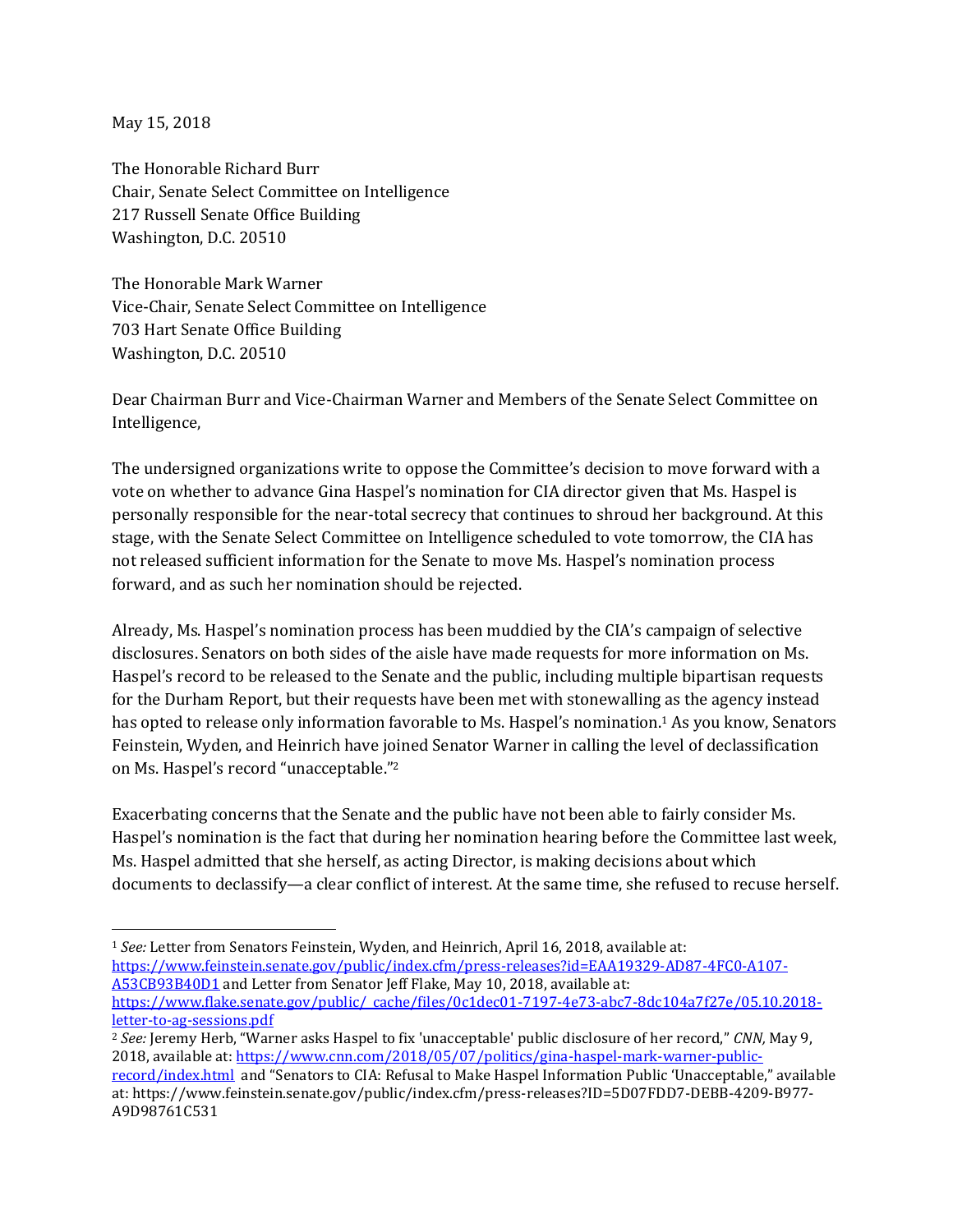Moreover, a news report published yesterday revealed that the Committee had restricted Senators' access to a memo outlining minority SSCI members' concerns about Gina Haspel's nomination and highlighted the difficulty Senators have had accessing complete information on Ms. Haspel throughout the process. <sup>3</sup> The Senate cannot fulfill its constitutional "advice and consent" responsibilities when the full Senate lacks meaningful access to all the documents relevant to the nomination, and when the public—whose job it is to hold their elected representatives accountable—remains largely in the dark.

Finally, it is troubling that the Committee will vote on Ms. Haspel's nomination in a closed session. Given that this process has already given the public reason to believe that important information on Ms. Haspel's record is still being kept secret, a closed vote further weakens the public's trust.<sup>4</sup>

The Director of the CIA is an immensely powerful position. To vote on whether to advance Ms. Haspel's nomination – behind closed doors and when so little information has been released to the public, and when the nominees has reportedly supervised torture, facilitated its cover-up, and obstructed access to her record on these matters – would be a disservice to the public and to congressional oversight of the executive branch. We ask that you reject this nomination.

Thank you for your attention to our request. For further information, please contact Lisa Rosenberg at Open the Government[, lrosenberg@openthegovernment.org](mailto:lrosenberg@openthegovernment.org) or 202-332-6736.

Sincerely,

l

American-Arab Anti-Discrimination Committee Amnesty International Arab American Institute Center for Constitutional Rights Center for Media and Democracy Center for Victims of Torture Demand Progress Action Emgage Action Foreign Policy for America Franciscan Action Network Free Speech Coalition Government Information Watch Human Rights First Human Rights Watch

<sup>3</sup> Ryan Grim, "Ahead of vote on Gina Haspel, Senate pulls access to damning classified memo," *The Intercept*, May 14, 2018, available at[: https://theintercept.com/2018/05/14/haspel-memo-ahead-of-vote-on-gina](https://theintercept.com/2018/05/14/haspel-memo-ahead-of-vote-on-gina-haspel-senate-pulls-access-to-damning-classified-memo/)[haspel-senate-pulls-access-to-damning-classified-memo/](https://theintercept.com/2018/05/14/haspel-memo-ahead-of-vote-on-gina-haspel-senate-pulls-access-to-damning-classified-memo/)

<sup>4</sup> Senate rule xxvi 5(b)requires all committees to hold open meetings unless the committee votes in open session to close the meeting. There is no indication the Committee has held a public vote to close tomorrow's meeting, pursuant to Senate Rules[. https://www.rules.senate.gov/#FDB72CA1-DB41-5857-1F7E-](https://www.rules.senate.gov/#FDB72CA1-DB41-5857-1F7E-414E3DBEA596)[414E3DBEA596](https://www.rules.senate.gov/#FDB72CA1-DB41-5857-1F7E-414E3DBEA596)